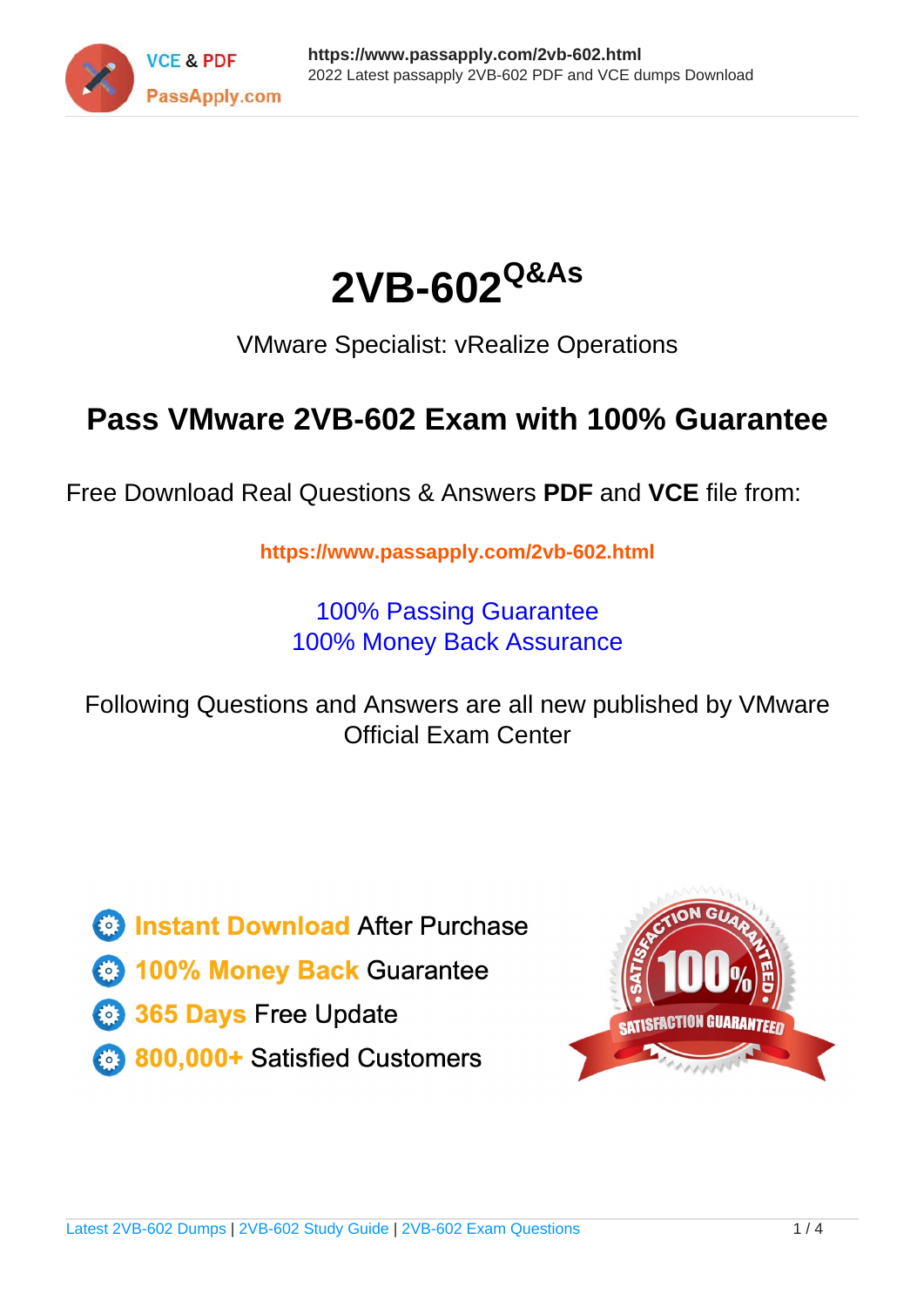

### **QUESTION 1**

What are three actions that are managed in the Policies section of vRealize Operations? (Choose three.)

- A. Enable a custom profile to show up on the Capacity Remaining badge.
- B. Change the length of time to retain time series data in the system.
- C. Override a threshold value in a symptom definition.
- D. Disallow an actionable recommendation from being executed.
- E. Configure integration with an Active Directory authentication source.

Correct Answer: ACE

### **QUESTION 2**

Which two pieces of information can be found in the Cluster Management page of vRealize Operations? (Choose two.)

- A. Cluster Status
- B. Virtual IP address
- C. Integrated Load Balancer
- D. Cluster Role
- Correct Answer: AD

Reference: https://pubs.vmware.com/vrealizeoperationsmanager-6/index.jsp?topic=%2Fcom.vmware.vcom.core.doc%2 FGUID-9A8DA5B6-59B6-48B3-B6F4-46931D5230FB.html

### **QUESTION 3**

The inventory tree allows a user to navigate to various topics.

In order to add a management pack, to which topic would a user need to navigate?

- A. Administration
- B. Environment
- C. Alerts
- D. Content

Correct Answer: B

Reference: https://blogs.vmware.com/management/2016/06/monitor-your-customized-applications-in-vrealizeoperations.html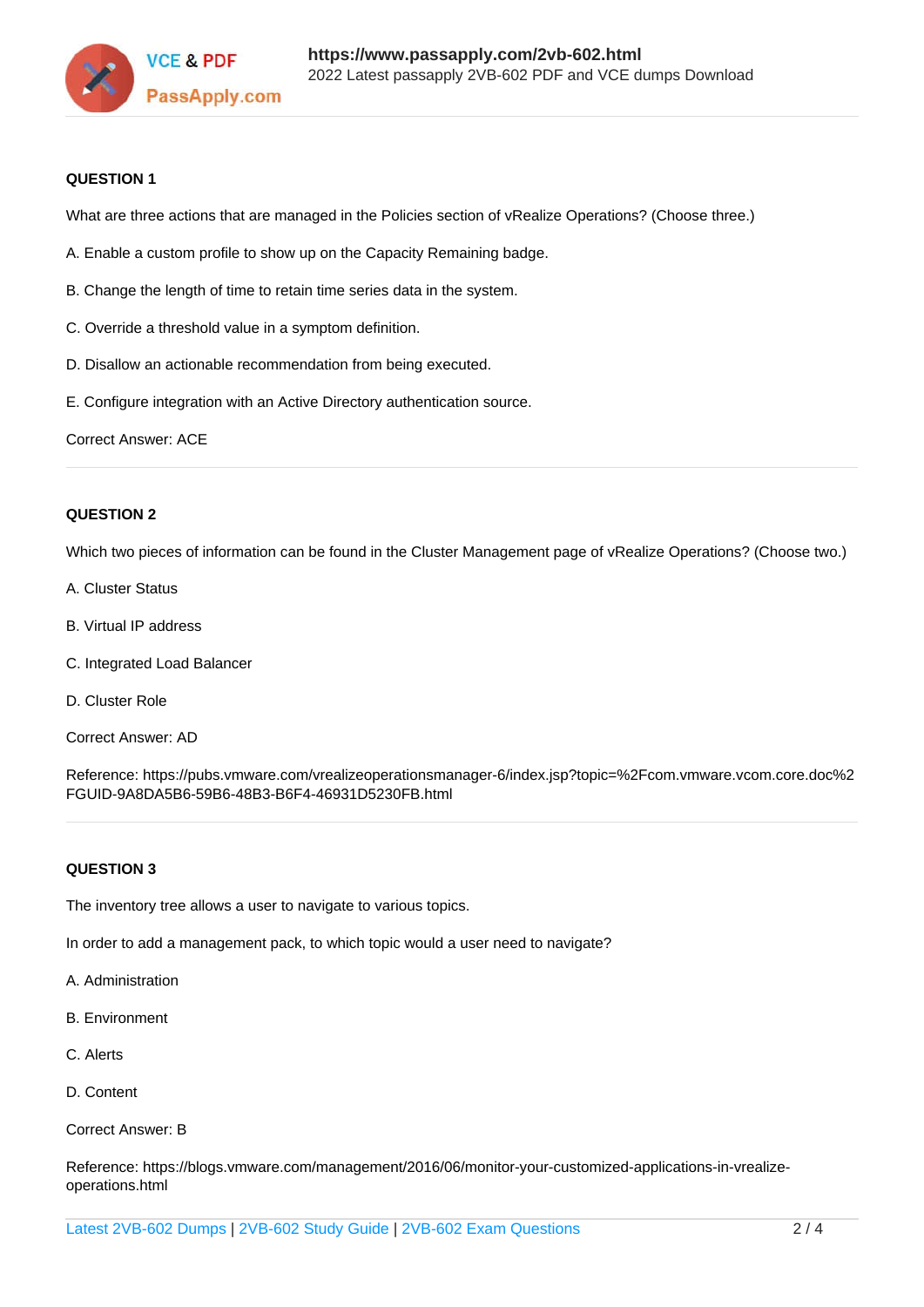

### **QUESTION 4**

vRealize Operations (out of the box) provides many ways to help with optimizing and improving utilization of resources in the data center. Which two choices does vRealize Operations provide out of the box? (Choose two.)

- A. Custom Profiles such as "MonsterVM"
- B. Supermetrics such as "SM\_AvgMemContention"
- C. Maintenance Schedules such as "SundayWeekly"
- D. Analysis badges such as "Reclaimable Capacity" and "Density"
- E. Reports such as "Idle VMs report"

Correct Answer: DE

### **QUESTION 5**

Which statement is true about custom data centers? (Choose the best answer.)

A. A custom data center is a container that can include any object type from multiple vCenter Server instances, which vRealize Operations Manager monitors

B. A custom data center is a container that can include clusters and hosts

C. A custom data center is a container that can include clusters, hosts, virtual machines and datastore objects

D. A custom data center is a container that can include only virtual machine and datastores objects

Correct Answer: A

Reference https://docs.vmware.com/en/vRealize-Operations-Manager/6.4/com.vmware.vcom.core.doc/GUID-B0B1F0E5-F150-4BBE-A41F-D3AD15575EB4.html

[Latest 2VB-602 Dumps](https://www.passapply.com/2vb-602.html) [2VB-602 Study Guide](https://www.passapply.com/2vb-602.html) [2VB-602 Exam Questions](https://www.passapply.com/2vb-602.html)